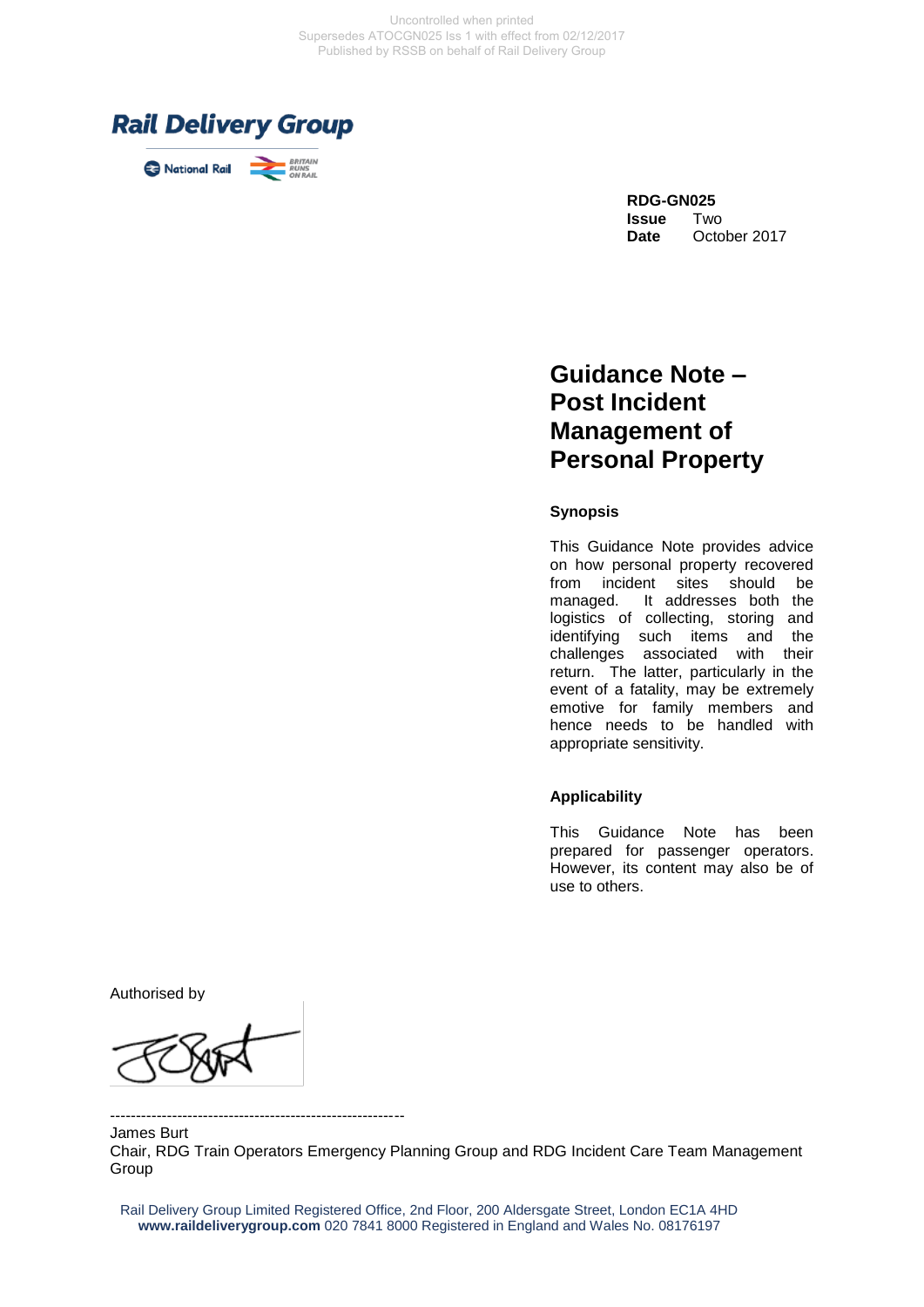**RDG-GN025 Issue** Two<br>Date Octo October 2017

## **RDG Guidance Note – Post Incident Management of Personal Property**

# **Issue record**

| <b>Issue</b> | Date              | <b>Comments</b>                                                              |
|--------------|-------------------|------------------------------------------------------------------------------|
| One          | <b>March 2015</b> | Original version                                                             |
| l wo         | October 2017      | Updated following periodic review and also<br>reformatted as an RDG document |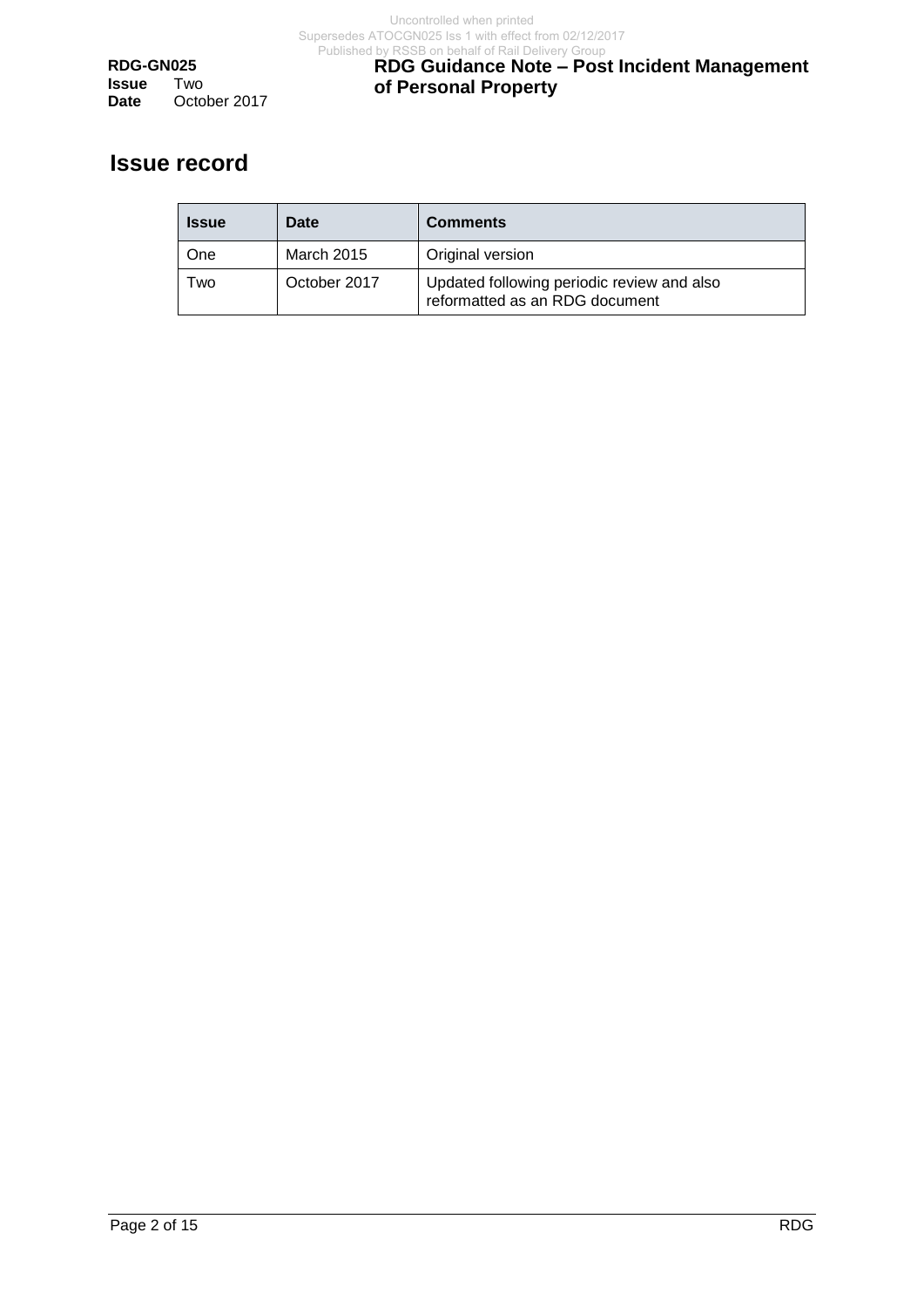RDG-GN025 **Issue** Two **Date** October 2017

# **Contents**

| Part 1        |                                                                    |  |
|---------------|--------------------------------------------------------------------|--|
| 1.1           |                                                                    |  |
| 1.2           |                                                                    |  |
| 1.3           |                                                                    |  |
| 1.4           |                                                                    |  |
| <b>Part 2</b> |                                                                    |  |
| 2.1           |                                                                    |  |
| 2.2           |                                                                    |  |
| 2.3           |                                                                    |  |
| Part 3        |                                                                    |  |
| 3.1           |                                                                    |  |
|               |                                                                    |  |
| 4.1           |                                                                    |  |
| Part 5        |                                                                    |  |
| 5.1           |                                                                    |  |
| 5.2           |                                                                    |  |
|               |                                                                    |  |
| 6.1           |                                                                    |  |
| 6.2           |                                                                    |  |
|               |                                                                    |  |
| 7.1           |                                                                    |  |
| Part 8        |                                                                    |  |
| 8.1           |                                                                    |  |
| 8.2           |                                                                    |  |
| 8.3           |                                                                    |  |
| 8.4           |                                                                    |  |
| Part 9        |                                                                    |  |
| 9.1           |                                                                    |  |
| 9.2           |                                                                    |  |
| 9.3           |                                                                    |  |
| 9.4           |                                                                    |  |
| 9.5           |                                                                    |  |
|               |                                                                    |  |
| 10.1          |                                                                    |  |
|               | Part 11 Supporting staff involved in handling personal property 14 |  |
| 11.1          |                                                                    |  |
|               |                                                                    |  |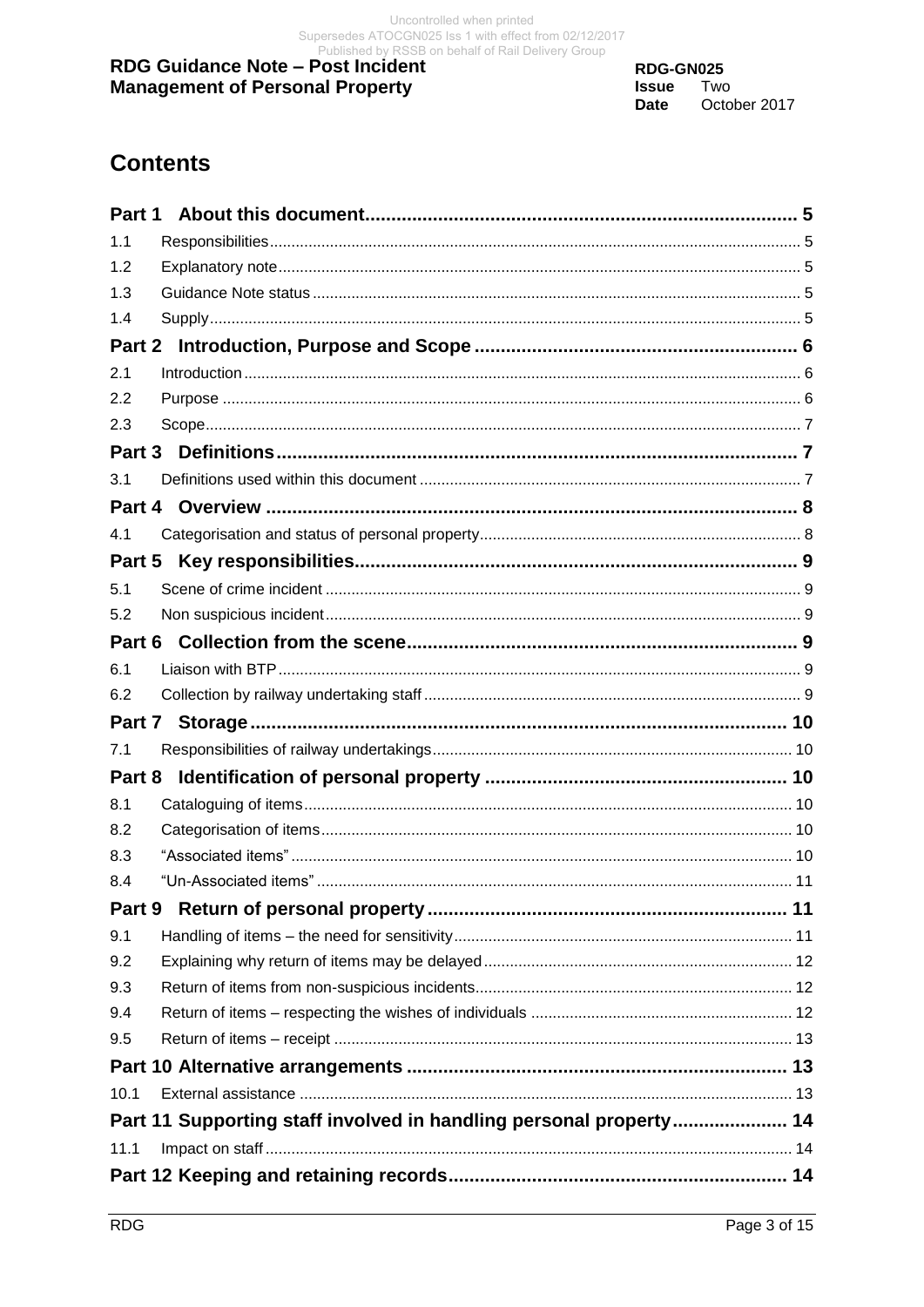**RDG-GN025 Issue** Two<br>Date Octo October 2017

#### **RDG Guidance Note – Post Incident Management of Personal Property** Published by RSSB on behalf of Rail Delivery Group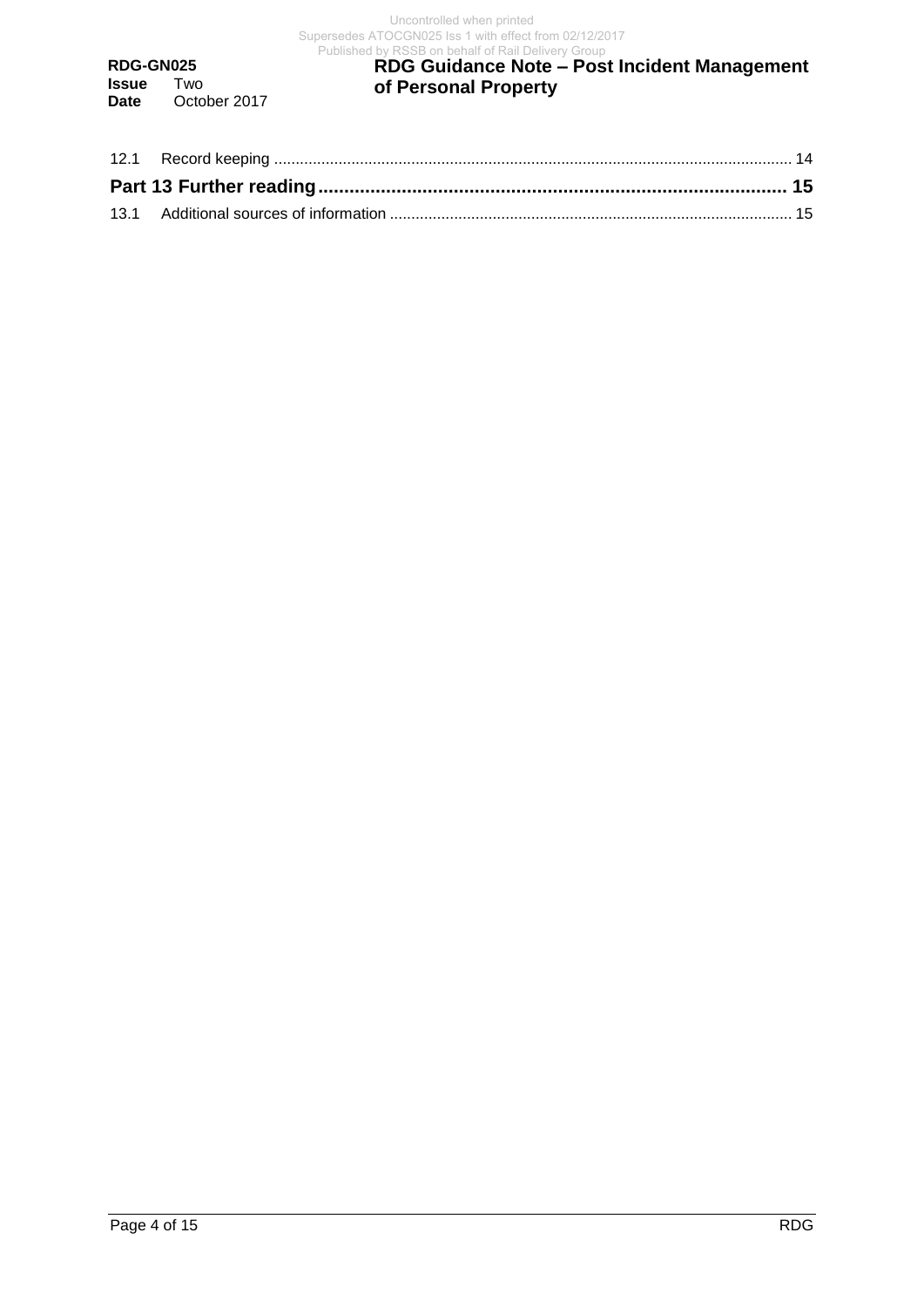## <span id="page-4-0"></span>**Part 1 About this document**

## <span id="page-4-1"></span>**1.1 Responsibilities**

1.1.1 Copies of this Guidance Note should be distributed by RDG members to persons within their respective organisations for whom its content is relevant.

### <span id="page-4-2"></span>**1.2 Explanatory note**

- 1.2.1 RDG produces RDG Guidance Notes for the information of its members. RDG is not a regulatory body and compliance with RDG Guidance Notes is not mandatory.
- 1.2.2 RDG Guidance Notes are intended to reflect good practice. RDG members are recommended to evaluate the guidance against their own arrangements in a structured and systematic way. Some or all parts of the guidance may not be appropriate to their operations. It is recommended that this process of evaluation and any subsequent decision to adopt (or not to adopt) elements of the guidance should be documented.

#### <span id="page-4-3"></span>**1.3 Guidance Note status**

1.3.1 This document is not intended to create legally binding obligations between railway duty holders and should be binding in honour only.

#### <span id="page-4-4"></span>**1.4 Supply**

1.4.1 Copies of this Guidance Note may be obtained from the RDG members' web site.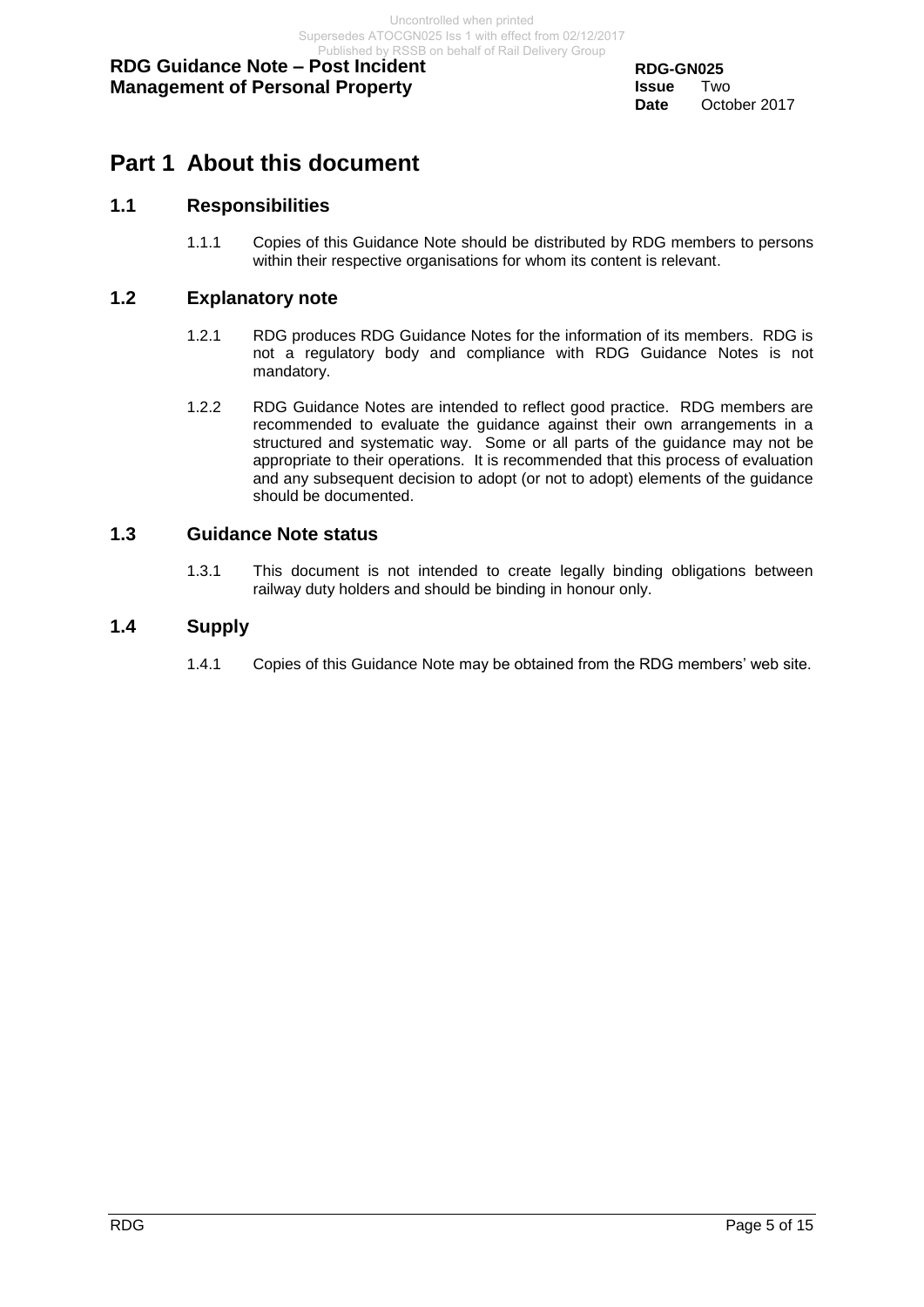## **RDG Guidance Note – Post Incident Management of Personal Property**

# <span id="page-5-0"></span>**Part 2 Introduction, Purpose and Scope**

### <span id="page-5-1"></span>**2.1 Introduction**

- 2.1.1 Any major rail incident will result in those involved potentially being separated from their personal property. This may be as a result of being removed from the site in an injured state by the emergency services, the need to leave the scene quickly and unhindered by belongings to get to a place of safety, having items such as jewellery removed prior to medical treatment or items simply becoming lost. Other personal property will be found on or with those who have died.
- 2.1.2 It is recognised that each railway undertaking operates differently (albeit there will be similarity in the way tasks are approached and managed) and this guidance note does not seek to provide a definitive direction or obligation on how an individual Train Operating Company manages this task.
- 2.1.3 However there are particular issues regarding personal property and its return which must be recognised. Other organisations, such as the British Transport Police (BTP), have certain obligations in relation to such items and beyond this may have an interest where items have the potential to provide evidence relevant to any police investigation.

#### <span id="page-5-2"></span>**2.2 Purpose**

- .2.2.1 The purpose of this Guidance Note is to provide basic information to railway undertakings on the principles to be adopted for the return of personal items and effects – generically referred to within this document as personal property – to owners or their next of kin once it has been recovered from site in the aftermath of a significant incident.
- 2.2.2 The starting point for this needs to be an appreciation of the challenges presented in such cases.
- 2.2.3 In part these comprise the logistical challenges associated with the recovery, storage and identification of what may be a large number of such objects, some of which may be extensively damaged or soiled. It is recommended that processes be established to manage these elements, including the provision of appropriate resources, and that these be documented or referred to within company emergency plans. These are discussed further in Parts 6, 7 and 8 of this Guidance Note.
- 2.2.4 The subsequent return of personal property to their owners or, in the case of fatalities, next of kin presents a different set of challenges. In many cases, particularly if personal property is required by the authorities to be retained as evidence to support a criminal prosecution or accident investigation, its return will be significantly delayed - a year or more is not uncommon. There may also be issues in identifying who the rightful recipient is, for example if two or more families claim the same item. Indeed, the process of returning personal property is fundamentally linked to the process of determining those involved in the incident (whether alive or fatally injured) and/or their families. Without knowing who *may* be entitled to claim, the process for returning property cannot be initiated.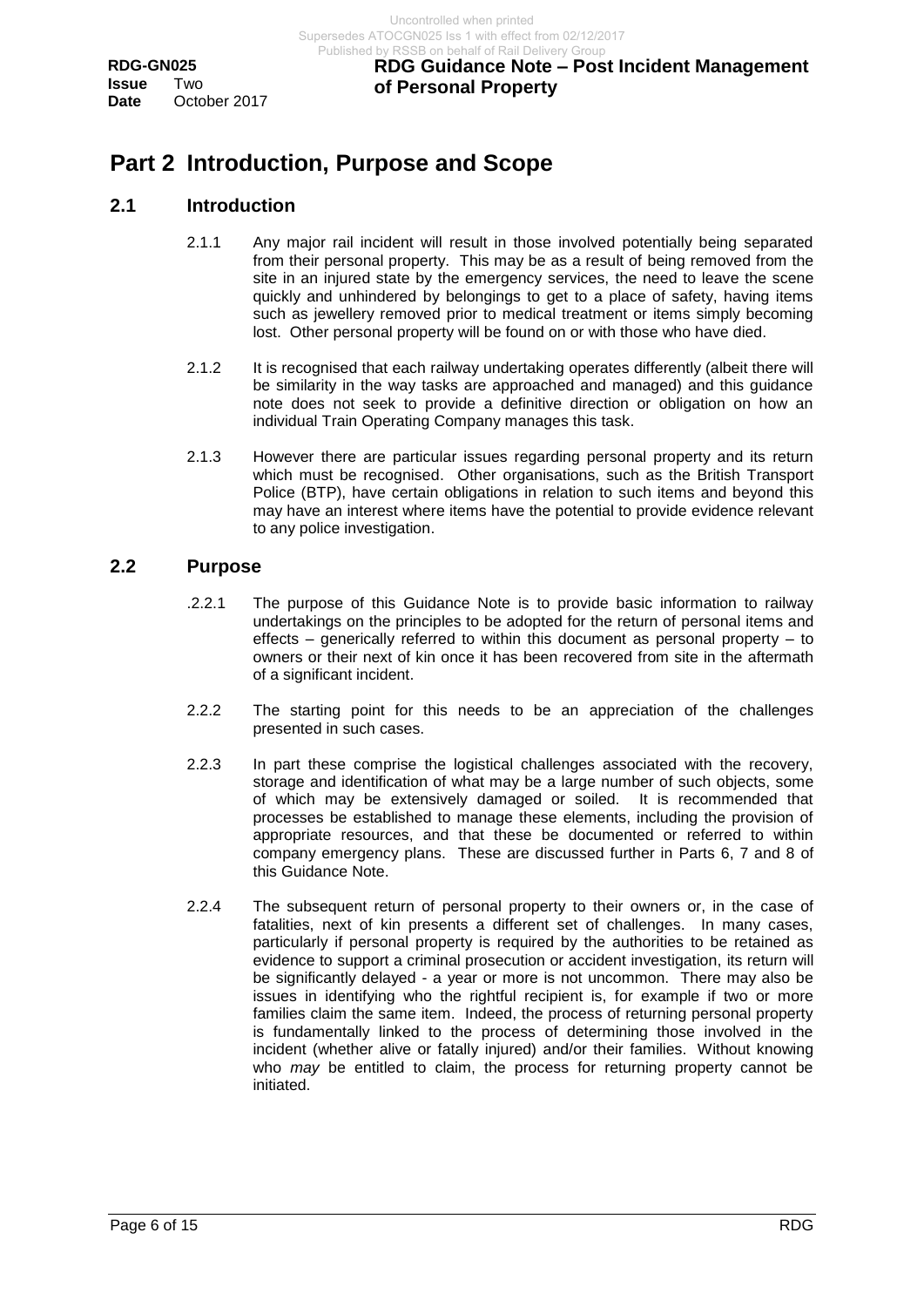Uncontrolled when printed Supersedes ATOCGN025 Iss 1 with effect from 02/12/2017 Published by RSSB on behalf of Rail Delivery Group

## **RDG Guidance Note – Post Incident Management of Personal Property**

**RDG-GN025 Issue** Two **Date** October 2017

- 2.2.5 The return of personal property when it does take place is likely to be particularly emotional for those receiving it. As a minimum it will be a reminder of the incident and may act as a trigger for those involved to relive it, while for bereaved families receiving an item a loved one had with them at the moment of their death is likely to be particularly poignant. The vast majority of railway undertakings have in place Incident Care Teams which comprise teams of specially selected volunteers who provide practical and emotional support to those whose lives have been changed as a result of major rail incidents. Incident Care Team members have received special training in how to handle such situations with sensitivity to the needs and wishes of those concerned and it is highly recommended that they be involved in the process for returning personal property in all but trivial cases (i.e. where the incident resulted in no or minimal injuries).
- 2.2.6 As stated in section 2.1.2, it is not the intention of this guidance to provide a definitive way in which railway undertakings should organise and action the return of personal property but to highlight the more important aspects to be considered when planning for this task.

### <span id="page-6-0"></span>**2.3 Scope**

- 2.3.1 This guide is produced for the benefit of all member organisations of the RDG Train Operators Operations Scheme.
- 2.3.2 Those parts of it concerning the recovery, storage and identification of personal property (Parts 6, 7 and 8) are of particular relevance to those responsible for emergency planning while Part 9 on return of personal property is particularly targeted at those with responsibility for the humanitarian assistance elements of the emergency response (as provided by Incident Care Teams). It is, however, recommended that both audiences familiarise themselves with the full content of the document.

## <span id="page-6-1"></span>**Part 3 Definitions**

## <span id="page-6-2"></span>**3.1 Definitions used within this document**

- 3.1.1 For purpose of this guidance document the following definitions apply:
	- i) **Disaster Victim Identification (DVI):** The processes and procedures for recovering and identifying deceased persons and human remains along with the support given to family and friends during the identification process.
	- ii) **Incident Care Team:** A team, comprising specially selected and suitably trained individuals, able to be quickly activated in the event of a major accident or other incident involving customers for the purpose of providing practical and emotional care and support for those affected.
	- iii) **Personal property:** All items and personal effects recovered following an incident from the site or elsewhere and which are likely to be owned or otherwise associated with any of those involved. This includes electronic data held on laptops, mobile phones, and other electronic devices, etc. (such as documents, music files, images, etc.). Such items may have different values to different stakeholders, for example as evidence, for sentimental reasons or for purely financial reasons (or any combination of these).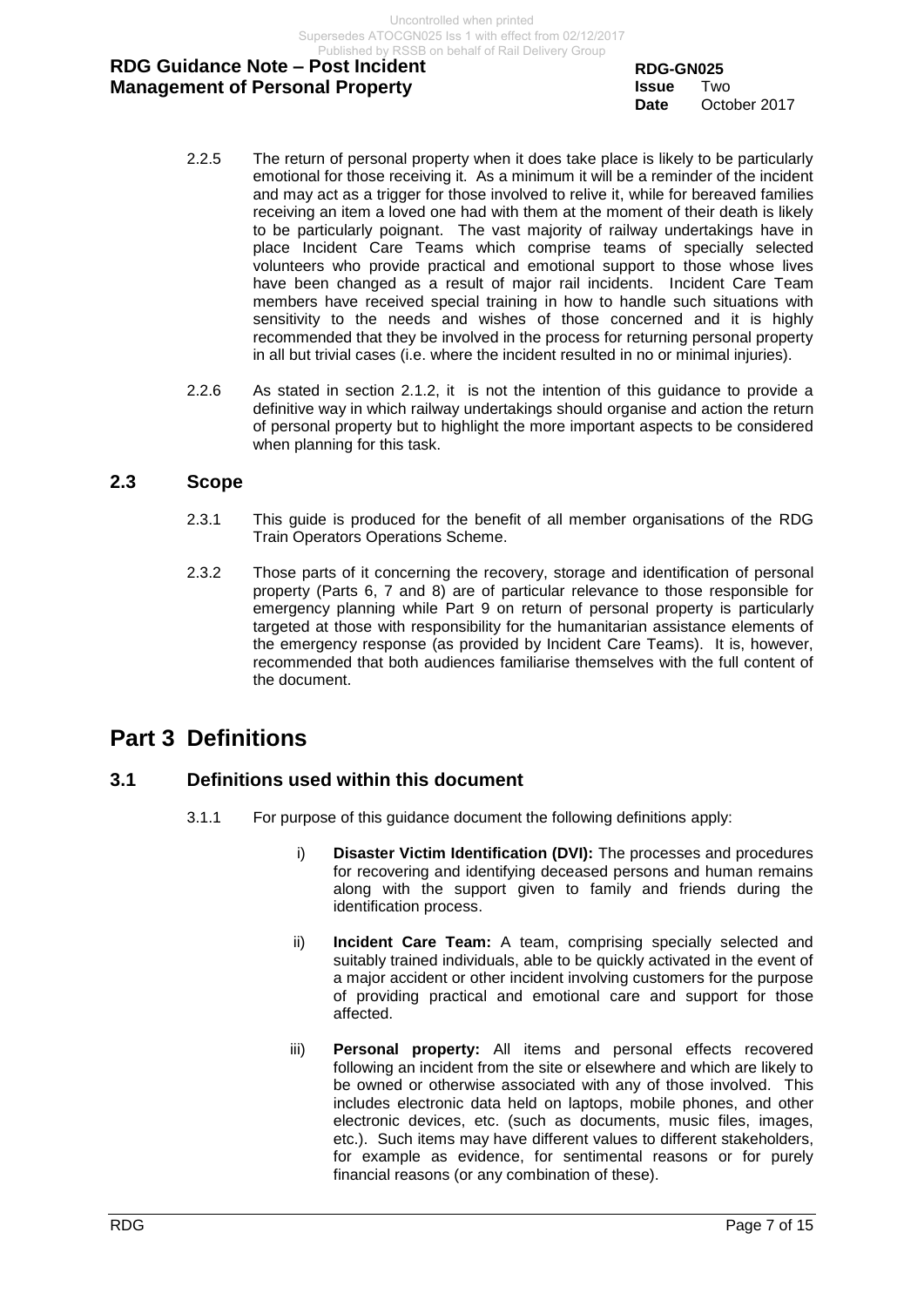iv) **Police Family Liaison Officer (FLO):** Police officer designated to facilitate an investigation into people believed to be missing and to assist identification by collecting ante-mortem data**.**

The role of the FLO includes providing and maintaining a contact for bereaved families, persons seriously injured and their families. They will provide a link to the official investigation into the particular incident or accident. One of the key aims of the police in respect of the bereaved is early identification and repatriation of the body and personal effects.

## <span id="page-7-0"></span>**Part 4 Overview**

## <span id="page-7-1"></span>**4.1 Categorisation and status of personal property**

- 4.1.1 For the purpose of this guidance, personal property will fall into one of three basic categories.
	- i) Scene of crime: Personal property which may be retained / impounded by the police as having evidential significance to them as part of the investigation / evidence process.
	- i) Non suspicious: Personal property that has no evidential significance (interest) to the police and is not required by them for investigation / evidence purposes.
	- ii) 'Non-controversial': In many cases the incident will not require the involvement of the police (in an investigative role) and will not have resulted in any significant injuries – an example might be following the emergency evacuation of a train which required larger personal items to be left on board. In such cases, the return of such items is likely to be achieved quickly and simply and the process for doing so falls outside the scope of this guidance document.
- 4.1.2 The incident site will automatically be declared a scene of crime when the incident is suspected to have involved a criminal act of some description (including terrorism). It may also be so declared until it has been confirmed that there was no criminal negligence on the part of Network Rail, the Train Operating Company or individual members of their staff.
- 4.1.3 Otherwise, the incident will be regarded as non-suspicious with personal property regarded as having no link to the cause or nature of the incident. However, in cases where there are fatalities, it may still be necessary for the police to initially retain items of personal property to assist with the Disaster Victim Identification process prior to their subsequent return.
- 4.1.4 In the initial stages of any accident it should be assumed that it is a scene of crime until advised otherwise by the police and no personal property should be removed from the scene under any circumstances.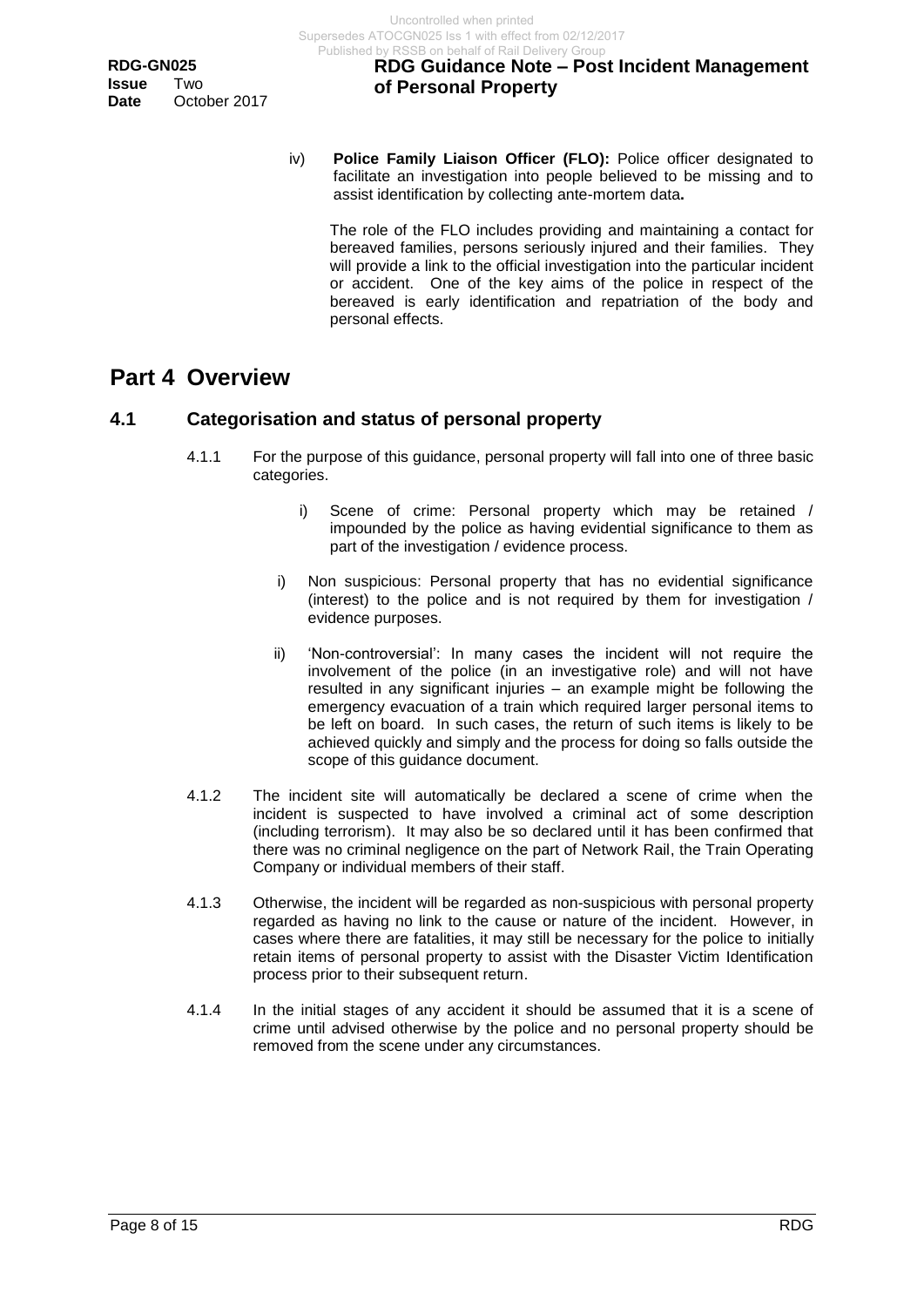# <span id="page-8-0"></span>**Part 5 Key responsibilities**

### <span id="page-8-1"></span>**5.1 Scene of crime incident**

- 5.1.1 As all items from the incident scene may potentially constitute evidence, the BTP<sup>1</sup> will lead the collection, secure storage, identification and repatriation of personal property.
- 5.1.2 As this task may be resource heavy, depending on the number of people affected and amount of personal property involved, the BTP may request assistance from the railway undertaking to provide support in terms of staffing and transport. It is important that railway undertakings recognise this and are prepared to provide such assistance by making staff and suitable vehicles available.

#### <span id="page-8-2"></span>**5.2 Non suspicious incident**

5.2.1 Where the incident site is declared not to be a scene of crime by the BTP, retention of personal property will not be necessary as part of any investigation (though may still be needed to help with identification of anyone who has died or has been severely injured – see section 2.1.1). In this case, the lead for the collection, secure storage, identification and final return of such items lies with the owning railway undertaking which must have in place contingency plans to cover this eventuality, though it should be noted that the BTP can and will assist in this task.

## <span id="page-8-3"></span>**Part 6 Collection from the scene**

#### <span id="page-8-4"></span>**6.1 Liaison with BTP**

6.1.1 Close liaison with the BTP or any other police force involved is essential in both suspicious and non suspicious incidents.

#### <span id="page-8-5"></span>**6.2 Collection by railway undertaking staff**

- 6.2.1 Where railway undertaking staff are responsible for or otherwise involved in collecting personal property from the scene they should be:
	- iii) Appropriately briefed (including to treat all items with both care and respect and what to do if they come across contaminated or specific items).
	- iv) Provided with appropriate Personal Protective Equipment (PPE) for the role, i.e. both the recovery of items from a potentially hazardous site and the handling of potentially contaminated items.
	- v) Provided with a means of systematically recording the location from which items have been recovered.

l  $1$  This generally applies for a rail incident – though the BTP may request assistance from Home Office forces. In the event of, for example, a road traffic accident involving a rail replacement bus service, then the local Home Office police force will assume this responsibility and liaison will need to be established with them, either directly or through the BTP.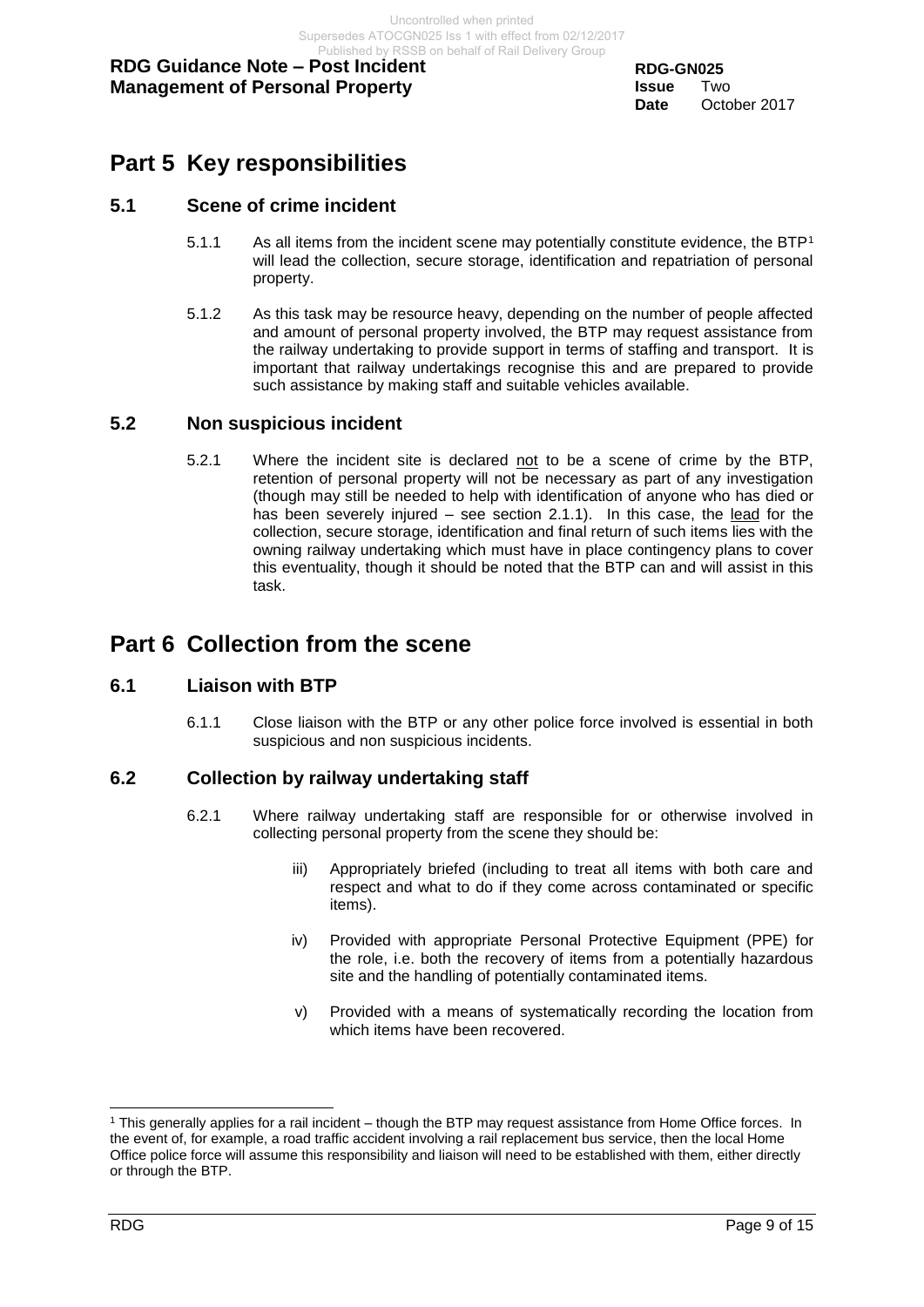- 6.2.2 Suitable numbers and types of vehicles and staff should be mobilised to the scene to collect and securely transport recovered items to a storage facility.
- 6.2.3 Part 11 addresses support and welfare provision for staff involved.

# <span id="page-9-0"></span>**Part 7 Storage**

## <span id="page-9-1"></span>**7.1 Responsibilities of railway undertakings**

- 7.1.1 Where railway undertakings are responsible for or otherwise involved in storage of personal property recovered from the incident site, they should ensure the following arrangements / facilities are identified and activated:
	- i) A location for storage of personal property. In addition to providing security against unauthorised access, this should also provide an environment that prevents as far as possible deterioration of items recovered.
	- ii) A secure system for cataloguing and accessing the items, in order to retrieve them quickly when needed – see section 8.1.
	- iii) A secure system and process for identifying owners of personal property (see Part 8).
	- iv) A secure system and process to facilitate return of personal property once identified and in line with the wishes of those who are to receive it (see Part 9).

# <span id="page-9-2"></span>**Part 8 Identification of personal property**

## <span id="page-9-3"></span>**8.1 Cataloguing of items**

8.1.1 In order to establish who any personal property recovered from an incident site belongs to it will need to be sorted, photographed and recorded and a catalogue produced to aid future identification by potential owners or their next of kin.

## <span id="page-9-4"></span>**8.2 Categorisation of items**

8.2.1 Property can be divided into two categories "Associated items" and "Un-Associated items".

#### <span id="page-9-5"></span>**8.3 "Associated items"**

8.3.1 These are items of personal property that can be easily and unambiguously linked to a particular individual. They include personal items such as passports, bank cards and cheque books, items containing very clear names, data or images - such as documents, photographic or video recording equipment, mobile phones, laptops and similar - or readily identifiable items such as jewellery. Items such as these with clear ownership identifiable features may be returned much earlier than un-associated items, investigations permitting.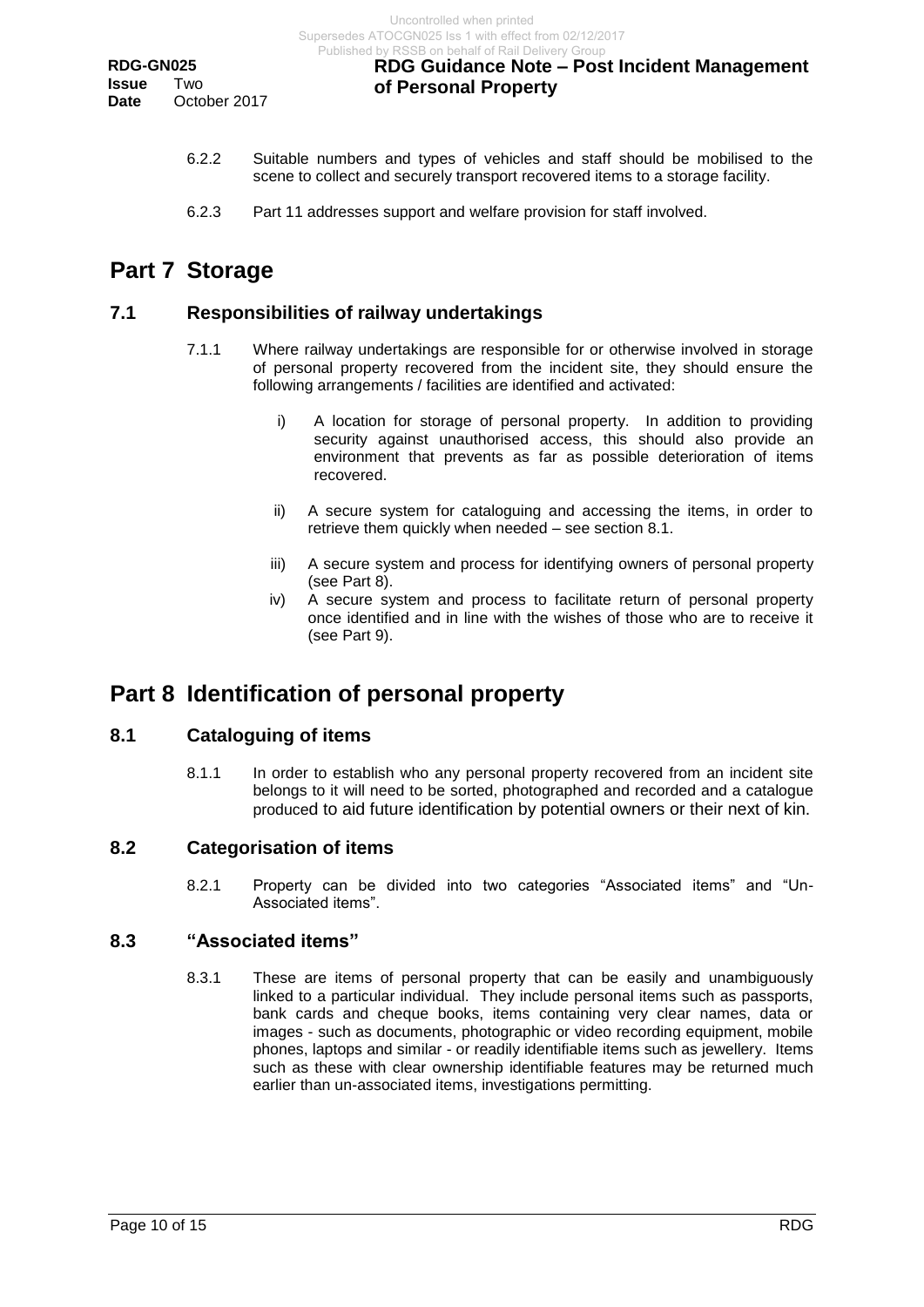### <span id="page-10-0"></span>**8.4 "Un-Associated items"**

- 8.4.1 By definition these items will not have any readily identifiable markers relating to individuals, and a system must be employed to match the property with its owner. Such items include luggage, bags, rucksacks, etc. without labels, laptop computers, electronic devices, money, children's toys and possibly cargo.
- 8.4.2 In certain circumstances some "Un-Associated items" may have to be disposed of, due to the scale of the disaster or the level of damage, rather than to seek to identify and return them all. However, this should be considered as very much a 'last resort' option.
- 8.4.3 In order to sort / investigate / identify / mark and record / return the items being stored the following should be considered.
	- i) A secure location for sorting the items
	- v) PPE assessment and supply of appropriate PPE, as some items may be contaminated with blood and other fluids / contaminants
	- vi) Staff and training to carry out the identification process
	- vii) A system to record findings and match with potential owners
	- viii) A system for collating unidentified items for survivors or family members/friends to view in order to identify possessions – one option is a catalogue of photographs/images
	- ix) A system / process to ensure the items handed back are genuinely the property of the recipient (for example, demonstration of proof of ownership) and if not being returned directly to them then are being returned to someone confirmed as their chosen or legal representative or next of kin
- 8.4.4 By the very nature of this task it must be assumed that the return of belongings to either the owner or their representatives may take many weeks if not months to achieve. In some cases belongings will not be matched and be repatriated to their owners at all and eventually must be disposed of.
- 8.4.5 It follows that any railway undertaking making preparations must be prepared for such an eventuality and have in place arrangements robust enough to accommodate a long-term commitment.

## <span id="page-10-1"></span>**Part 9 Return of personal property**

#### <span id="page-10-2"></span>**9.1 Handling of items – the need for sensitivity**

9.1.1 The return of personal property, in particular property which belonged to anyone now deceased, must be treated with utmost care and attention, remaining sensitive to the situation. Each individual or family group will react differently to the prospect of receiving items which have a direct, and often personal, link with the deceased.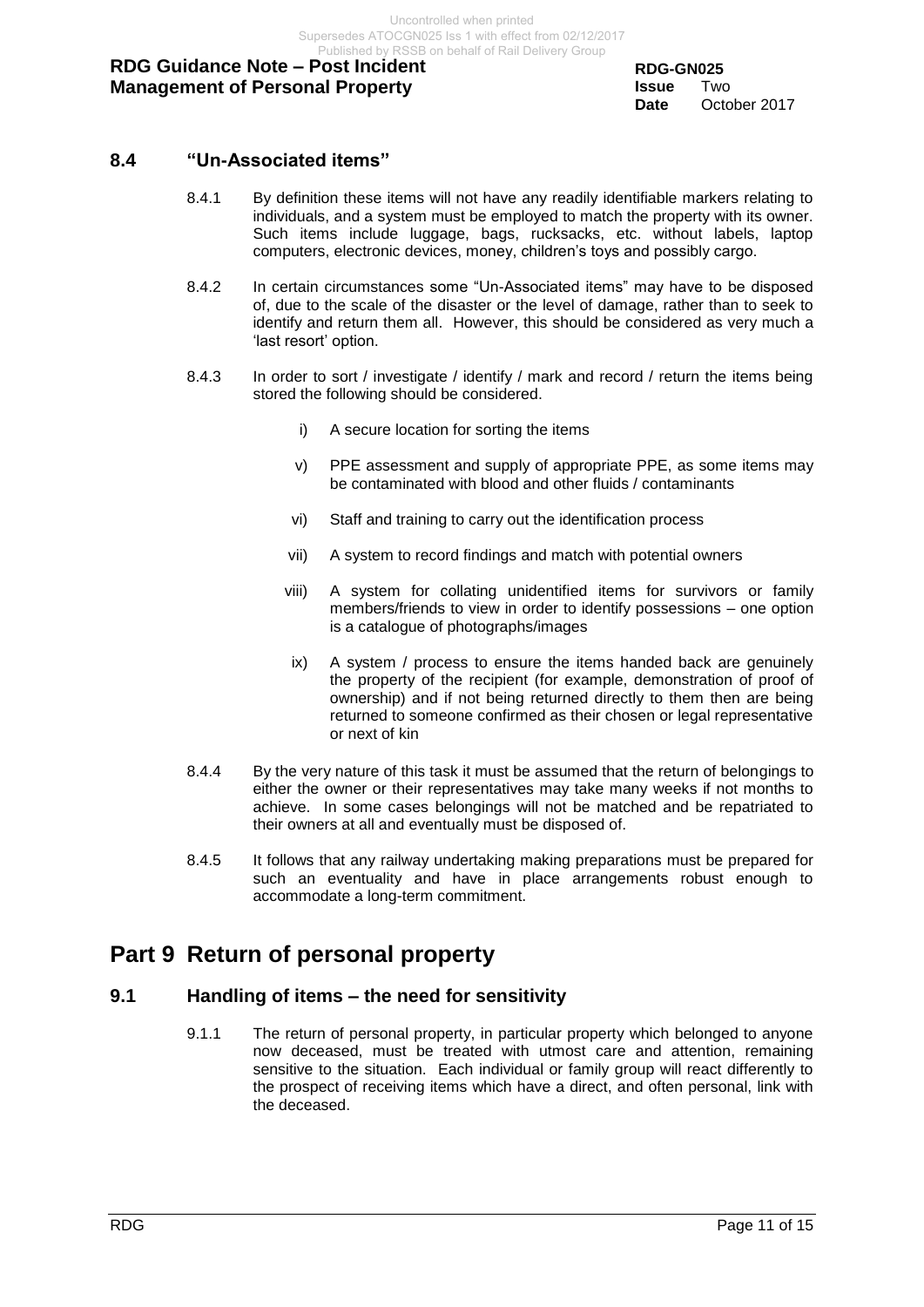9.1.2 The method to be used to return the items must therefore never be assumed, the recipients must be fully engaged with the process and their feelings and wishes must be taken fully into account.

#### <span id="page-11-0"></span>**9.2 Explaining why return of items may be delayed**

- 9.2.1 As already noted, it may be necessary to retain certain items for some considerable time to provide evidence for investigations such as inquests, health & safety inquiries, civil prosecutions and criminal trials. While there is no reason why efforts should not be made to identify owners of property while such investigations are underway, its return may have to wait until they have been concluded. Survivors and families/next of kin, who are unlikely to have any prior knowledge of such matters, will understandably find such delays frustrating and it is therefore important that the process – and reasons for the retention of particular items – are explained to them. While it is reasonable to expect that the police will lead on this, it is good practice for railway undertaking staff to check that it has been done and the explanations sufficiently understood.
- 9.2.2 For scene of crime incidents, when the BTP is ready to return personal property it will contact the owners and / or relations to make the appropriate arrangements. If there is a fatality or life changing injury then a police FLO will be involved with the family and take steps to return property. Otherwise there will be an Investigative team working on the incident and the railway undertaking should assign a Single Point of Contact (SPOC) to liaise with this team to co-ordinate return of property.

#### <span id="page-11-1"></span>**9.3 Return of items from non-suspicious incidents**

9.3.1 For non-suspicious incidents, the return of personal property falls to the owning railway undertaking. Support, advice and guidance can be provided by the BTP should this be required, dependant on the scale of the incident and the amount of items involved.

#### <span id="page-11-2"></span>**9.4 Return of items – respecting the wishes of individuals**

- 9.4.1 In all cases it should be recognised that the process for returning personal property may seem to the owner or next of kin a further invasion of their privacy at a very difficult time. Every step should be taken to ensure that their wishes are known, understood, recorded and acted on to the extent possible and in general promote and support choice and control on their part. In particular:
	- i) What property the owner / family wishes to have returned
	- ii) Whether they wish to collect items or have them delivered
	- iii) If collected, when, from where and how they wish items to be collected, noting that a suitable location for this will need to be identified
	- iv) If delivered, when, where and how they wish items to be delivered. Options include by post, by courier, in person (including by a member of the Incident Care Team)
	- v) Who they wish to be present when items are delivered / collected (both from the railway undertaking / rail industry and for personal support, e.g. family members, friends, members of faith communities)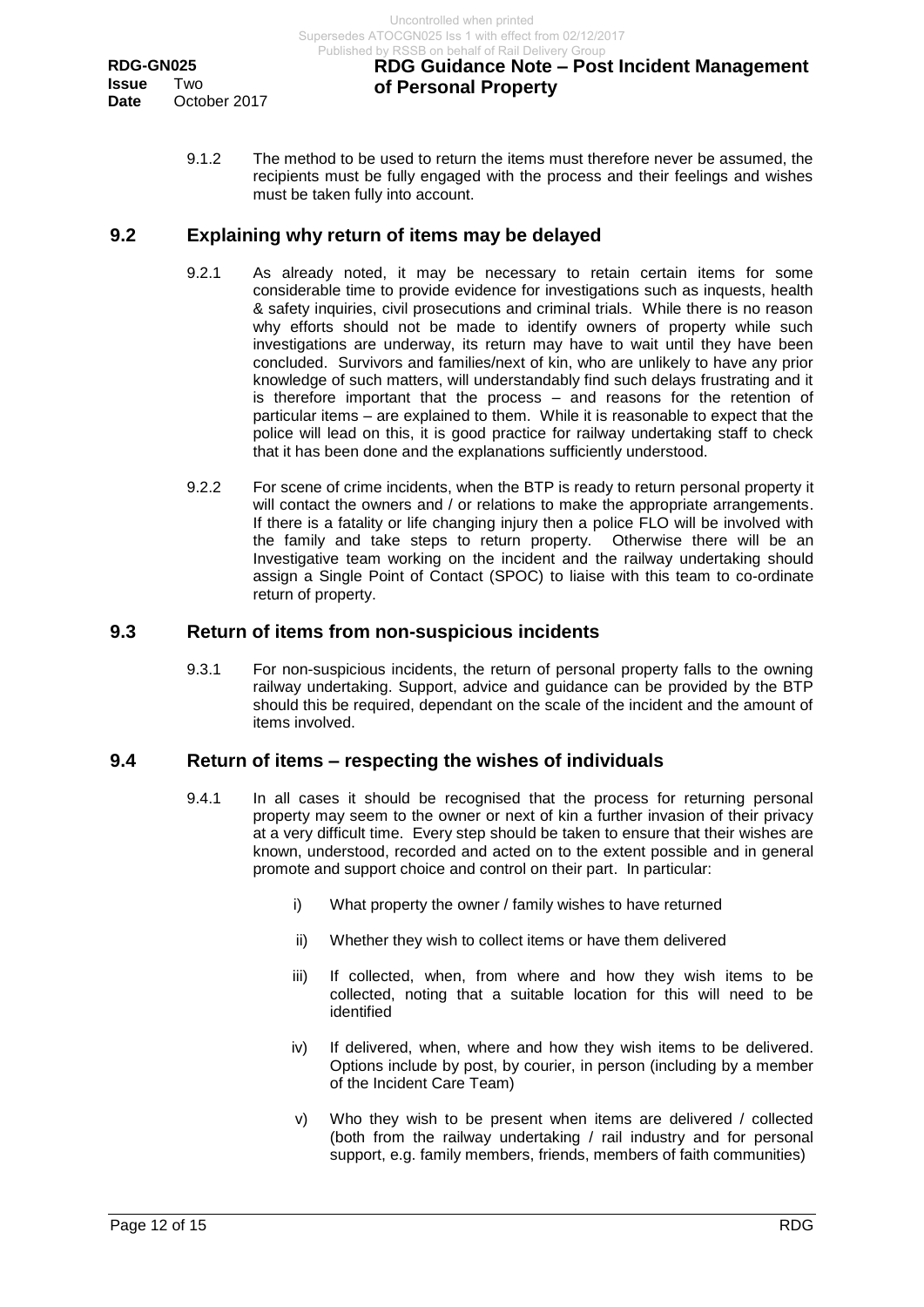**RDG-GN025 Issue** Two **Date** October 2017

- vi) In what state they want the property to be returned, e.g. cleaned, restored to original condition, boxed, etc. (cleaned and pressed for clothing) or left as found, i.e. uncleaned
- vii) For health and hygiene reasons it may not always be possible to comply with requests for items to be returned uncleaned - in such cases, this will need to be explained sensitively
- viii) Any police or court exhibit tags have been removed
- ix) All items should be properly and sensitively packaged and presented
- x) In cases where the BTP is responsible for returning items, there may still be a request for assistance in the return of belongings from the railway undertaking (due to geographical constraints) but this will be under the direction and accompaniment of local police FLO
- xi) A system / process to transport possessions overseas to foreign countries
- 9.4.2 Where owners or next of kin choose to have items returned in person by a member of the railway undertaking's staff, including by a member of the Incident Care Team, the person delivering them should ask if the recipient(s) wish them to stay while they open the package or whether they prefer them to simply drop them off.
- 9.4.3 In cases where the preference is for the item(s) to be dropped off, consideration should be given to making a follow up call the next day.

### <span id="page-12-0"></span>**9.5 Return of items – receipt**

9.5.1 In all cases when personal property is returned, the person receiving it should be asked to provide a written confirmation of receipt, which should be retained for a minimum of two years.

## <span id="page-12-1"></span>**Part 10 Alternative arrangements**

#### <span id="page-12-2"></span>**10.1 External assistance**

10.1.1 For some smaller railway undertakings it may well be beyond their scope and resources to set up and manage the process of identifying and returning personal property from anything other than the smallest of incidents. It may be the case that even larger organisations would find resourcing and managing these tasks in respect of a large scale incident beyond their capabilities, or else would prefer to have these elements managed by other means.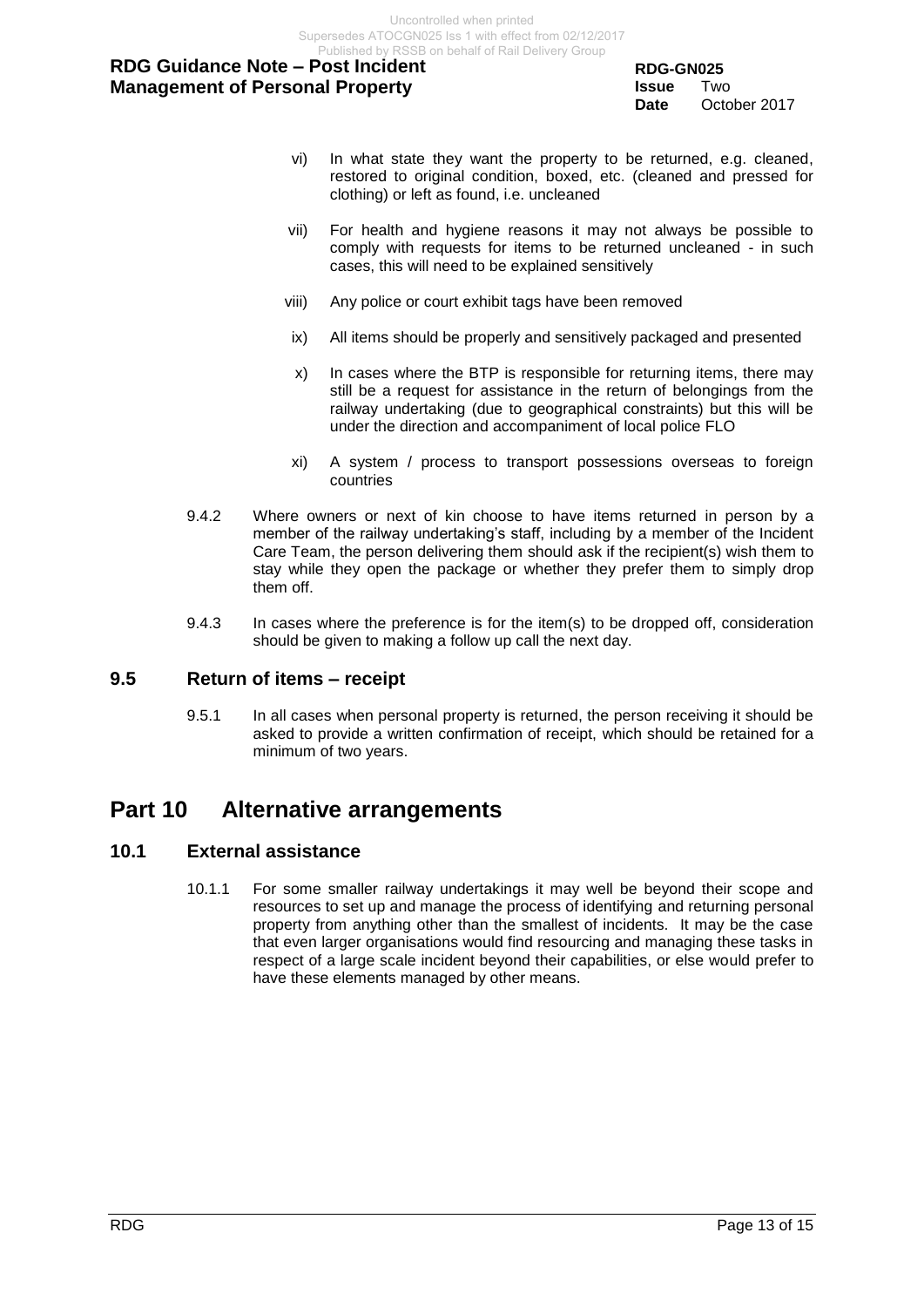- 10.1.2 As part of the national Incident Care Team initiative, RDG contracts on behalf of its members with a major disaster management company<sup>2</sup> which is very experienced in this type of work and able to provide all the logistical / administrative / recording keeping / management processes and resources, etc. needed to lead any / all stages of the process from recovering personal property from the incident site, through storage and identification, to its ultimate return or disposal, liaising as necessary with the appropriate authorities.
- 10.1.3 This service can be activated through the agreement in place between RDG and the supplier and would be charged at the current rates to the owning operator.
- 10.1.4 Other external commercial organisations may also be able to provide this service.

# <span id="page-13-0"></span>**Part 11 Supporting staff involved in handling personal property**

#### <span id="page-13-1"></span>**11.1 Impact on staff**

- 11.1.1 The handling of personal property recovered from incident sites presents challenges for the staff involved. Some of these relate to the nature/condition of items, which may be contaminated (see section 6.2.1 and 8.4) where provision of suitable Personal Protective Equipment should be made.
- 11.1.2 Beyond this, all those involved in the management of such items, from initial recovery through storage and identification and most particularly if personally involved in the returning of items to survivors/family members may be significantly emotionally affected by the circumstances.
- 11.1.3 Support mechanisms, including advice on what reactions staff might expect to experience (i.e. what is 'normal') and when to seek help should be put in place.
- 11.1.4 Prior to being engaged in recovery and management of personal property, staff should be proactively encouraged to make use of such support mechanisms and take the opportunity to discuss their experiences. Putting such arrangements in place from the outset will prevent the need for professional counselling further down the line.
- 11.1.5 Chain of Care arrangements should also be put in place both during and after deployment to monitor such staff, for example by asking line managers to be alert for signs that special support may be needed (such as anxiety, being easily distracted or short tempered, over-emotional, etc.), and make available to them access to professional counsellors.

# <span id="page-13-2"></span>**Part 12 Keeping and retaining records**

#### <span id="page-13-3"></span>**12.1 Record keeping**

12.1 It is recommended that records of all catalogued items and details of when, to whom and by whom they were returned (or otherwise disposed of) should be retained for a minimum of seven years from the date of the incident.

l

<sup>2</sup> Kenyon International Emergency Services, Inc.